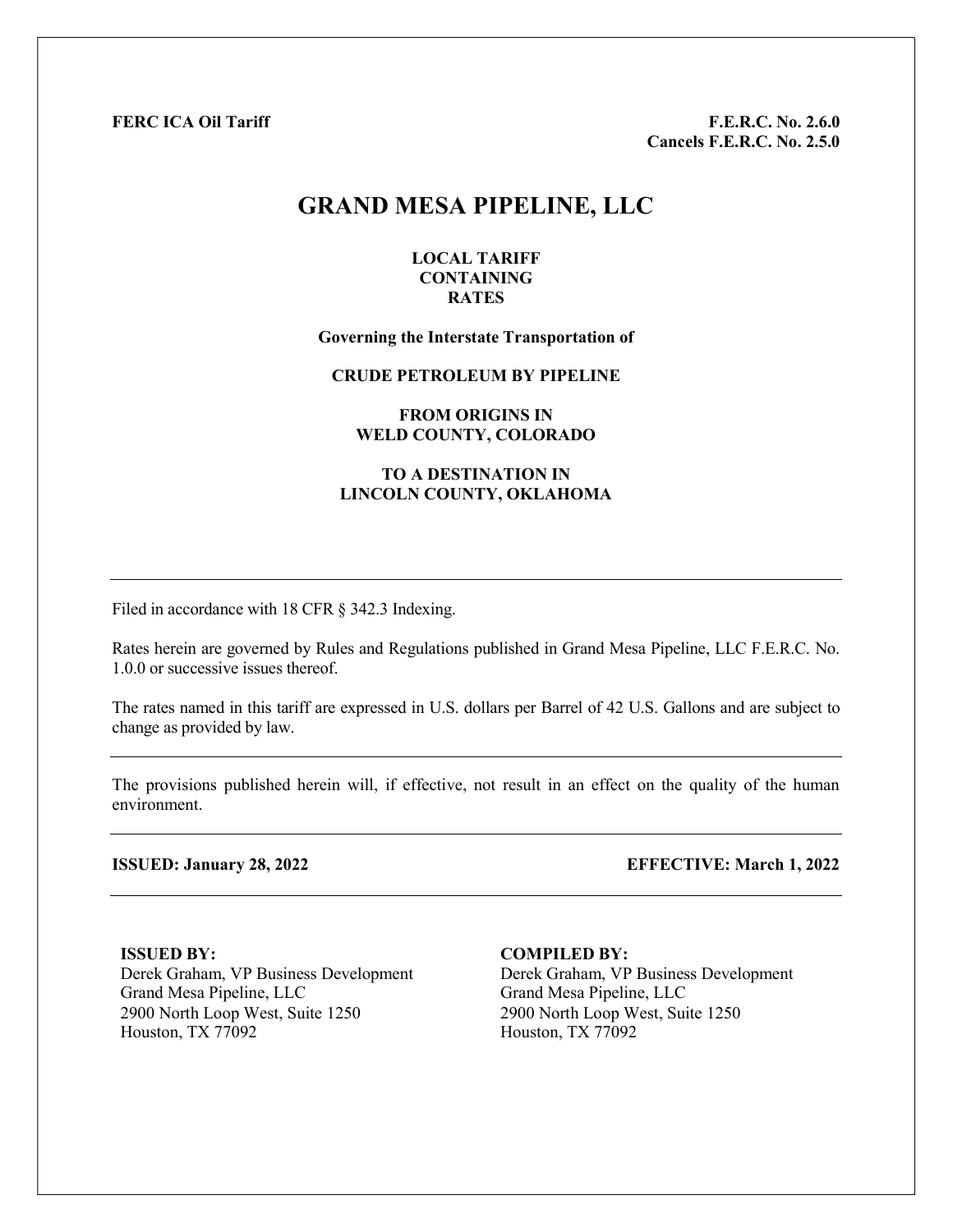## RATES

### FIVE-YEAR COMMITTED RATES (1)

| <b>ORIGIN</b>   | <b>DESTINATION</b>                 | <b>Volumes Barrels</b><br>Per Day | <b>5 Yr Committed</b><br><b>Rates</b> |
|-----------------|------------------------------------|-----------------------------------|---------------------------------------|
| Weld County, CO | <b>NGL</b> Terminal<br>Cushing, OK | 5,000-9,999                       | [U] \$5.7888                          |
|                 |                                    | $10,000 +$                        | $ U $ \$5.5662                        |

## SEVEN-YEAR COMMITTED RATES (1)

| <b>ORIGIN</b>   | <b>DESTINATION</b>                 | <b>Volumes Barrels</b><br>Per Day | <b>7 Yr Committed</b><br><b>Rates</b> |
|-----------------|------------------------------------|-----------------------------------|---------------------------------------|
| Weld County, CO | <b>NGL</b> Terminal<br>Cushing, OK | 5,000-9,999                       | [U] $$5.6775$                         |
|                 |                                    | 10,000-19,999                     | $[U]$ \$5.5105                        |
|                 |                                    | 20,000-29,999                     | [U] \$5.2878                          |
|                 |                                    | 30,000-39,999                     | $ U $ \$5.1208                        |

## TEN-YEAR COMMITTED RATES (1)

| <b>ORIGIN</b>   | <b>DESTINATION</b>          | <b>Volumes Barrels</b><br>Per Day | 10 Yr Committed<br><b>Rates</b> |
|-----------------|-----------------------------|-----------------------------------|---------------------------------|
| Weld County, CO | NGL Terminal<br>Cushing, OK | $40,000 +$                        | $[U]$ \$4.3971                  |

## UNCOMMITTED RATES

| <b>ORIGIN</b>   | <b>DESTINATION</b>                 | <b>Volumes Barrels</b><br>Per Day | <b>Uncommitted</b><br><b>Transportation</b><br><b>Rates</b> |
|-----------------|------------------------------------|-----------------------------------|-------------------------------------------------------------|
| Weld County, CO | <b>NGL</b> Terminal<br>Cushing, OK | 0-4,999                           | $[D]$ \$5.5773                                              |
|                 |                                    | 5,000-9,999                       | $[D]$ \$5.5773                                              |
|                 |                                    | 10,000-19,999                     | $[D]$ \$5.4130                                              |
|                 |                                    | 20,000-29,999                     | $[D]$ \$5.1939                                              |
|                 |                                    | 30,000-39,999                     | $[D]$ \$5.0295                                              |
|                 |                                    | $40,000 +$                        | $[D]$ \$4.3172                                              |